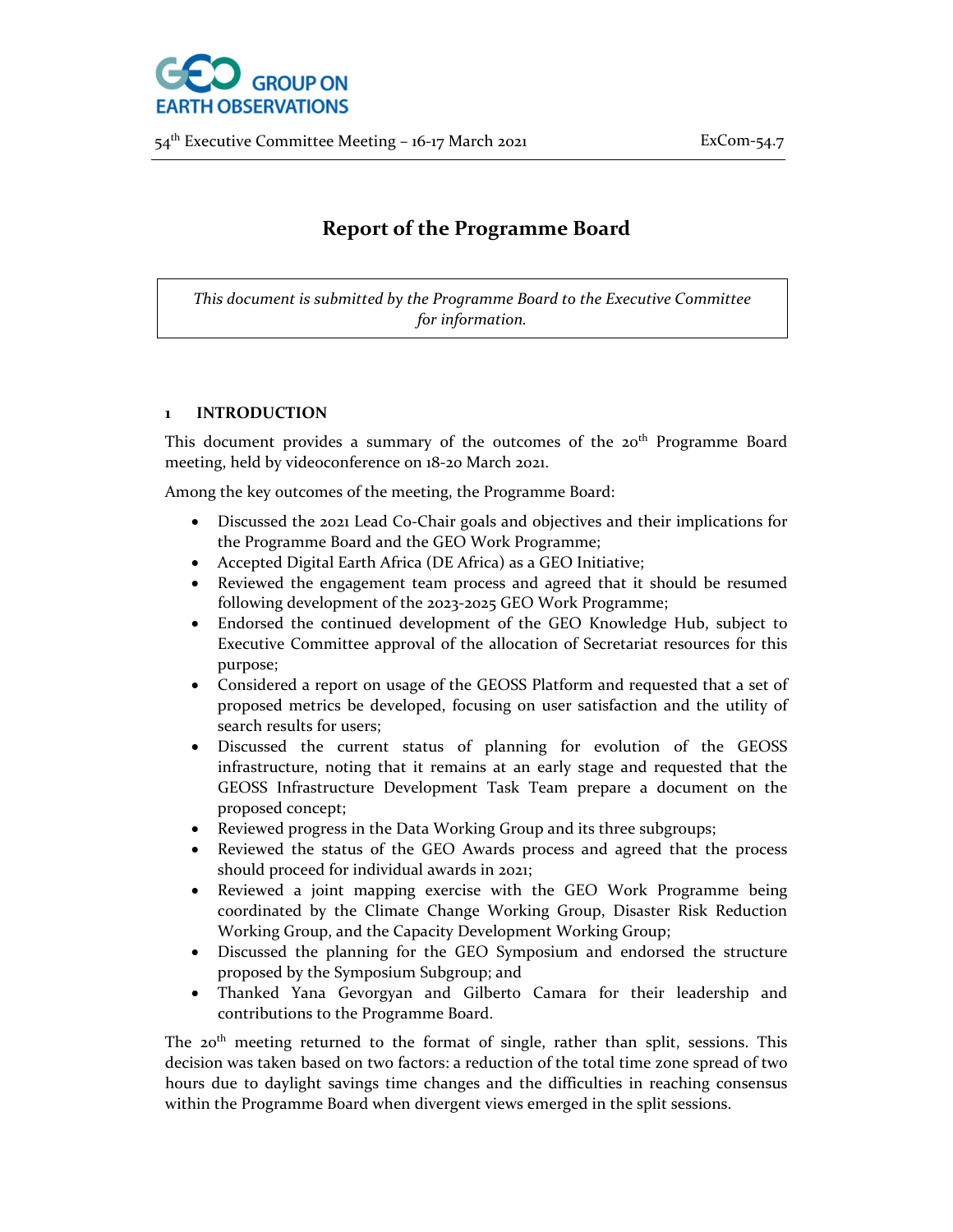

## **2 GEO PRIORITIES**

Patrick Child (European Commission), 2021 GEO Lead Co‐Chair, gave an overview of the 2021 Lead Co‐Chair Goals and Objectives, noting that the purpose of the document is to help align efforts across the various GEO bodies toward a common set of priorities. Mr Child noted that many of the goals, objectives and indicators are carried over from previous years, reflecting the fact that many of them will take multiple years to realize. There are, however, several new areas to which he drew attention. These included a cross‐cutting objective on GEO tools and other resources that could support pandemic response and recovery; new indicators related to engagement with the World Meteorological Organization and other UN agencies; steps toward an infrastructure evolution roadmap and action on coordination and sharing of *in situ* data; further engagement of developing countries, with particular attention to Pacific Island Countries and Territories; and renewed efforts on resource mobilization.

In response to a question regarding the implementation of these goals and objectives, Mr Child encouraged members to discuss which of them have implications for the Programme Board and to provide feedback if any of these topics is unclear. The OGC supported the focus on *in situ* data, noting that this requires support at a high level. Mr Child agreed and said that he looked forward to the work of the Data Working Group on this matter. The Secretariat Director noted that developing countries have been reluctant to share their data unless developed countries were willing to share their methods and models. ESA asked how engagement with developing countries would be advanced given the financial barriers that many of them face. Mr Child stated that he believes that the topic is crucial for taking forward the conclusions of the Canberra summit. The Pacific Islands Advisory Group (PIAG) is a key element of this, and its work needs to be reinvigorated. However, engagement of developing countries should also include how their needs may be addressed by the GEO Work Programme; the Programme Board has a key role in this regard.

The Programme Board noted that many of the 2021 Lead Co‐Chair Goals and Objectives are being addressed by the Programme Board Work Plan and by the Programme Board subgroups. The Board agreed that it should closely follow developments related to an *in situ* data strategy and its implications for the GEO Work Programme. The Board also requested that the Secretariat take note of the request for greater communication to GEO Members and Participating Organizations, especially regarding decisions and guidance at the GEO Executive Committee level. Finally, the Board noted the ongoing challenge of engaging developing countries in the GEO Work Programme.

# **3 DIGITAL EARTH AFRICA**

Adam Lewis (Australia) briefly introduced the item and then turned to his colleague Shanti Reddy for a summary of the DE Africa implementation plan. Mr Reddy stated that DE Africa's implementation plan is well established, and several achievements were realized over the past year and a half of operations. The team had been transitioning cloud operations from Australia to Cape Town, South Africa, which was expected to be completed by end of May 2021. Contract negotiations were continuing for the establishment of a project management office in Africa. The DE Africa team was also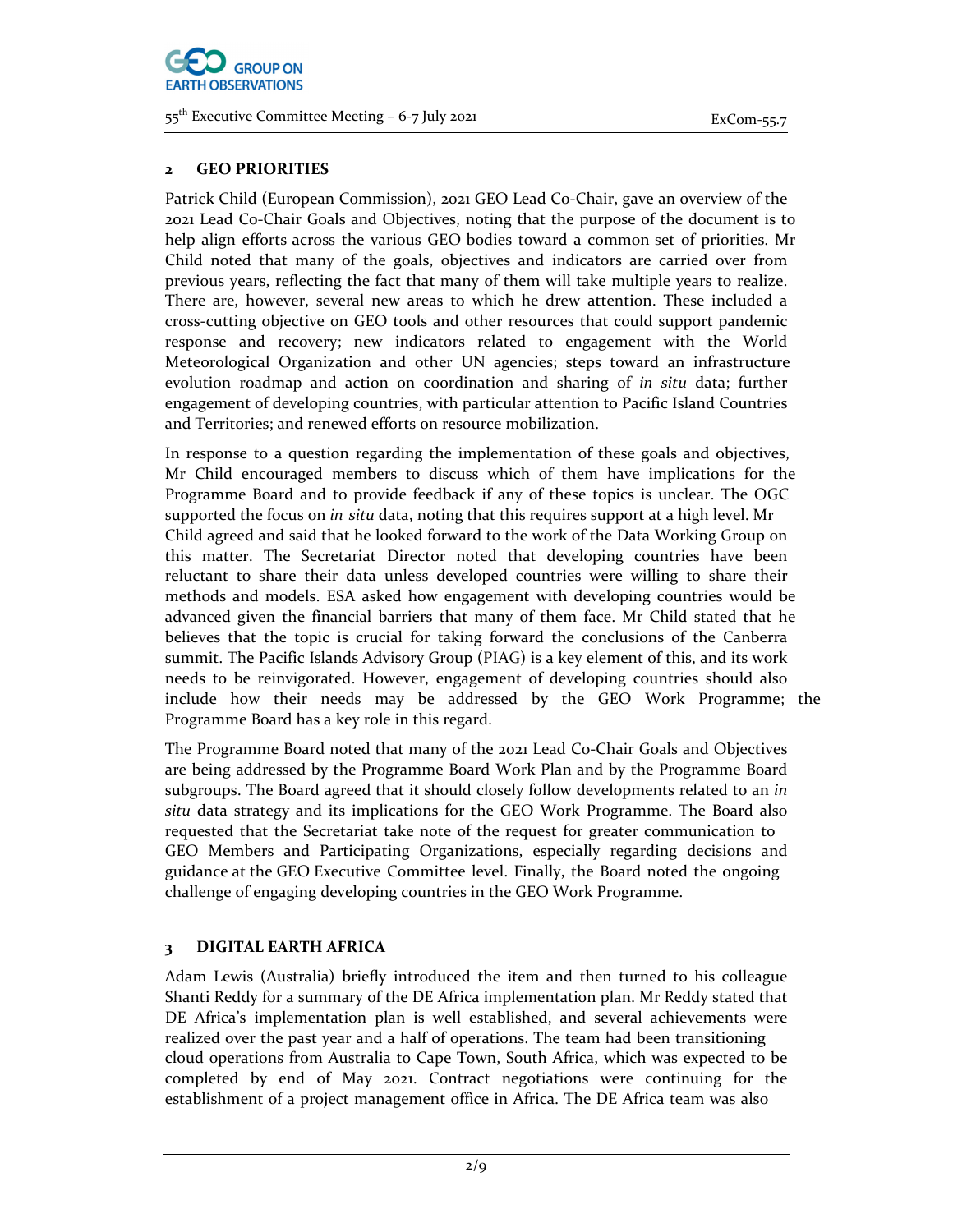

working on a plan to sustain operations beyond 2022, including approaching potential investors or funders. Mr. Reddy also noted that the team was already realizing an impact through their provision of high‐quality analysis‐ready data (ARD) services to the GEO community in Africa.

Programme Board members asked several questions to the DE Africa team. Mexico asked how the experience with DE Africa might help other regions. Mr Reddy responded that there are many resources openly available which may be shared, including Jupyter notebooks, frameworks, algorithms, and much documentation. A strong community of practice has also been built which could provide assistance. He also underlined the importance of involving local partners in the development of any similar project. Kenya asked whether DE Africa could support country‐level analysis and whether local *in situ* data could be kept within the country. Mr Reddy replied that while DE Africa is a continental system, analysis can be focused on any specific user‐selected area and that locally based data sets can be used. The Secretariat Director asked if the software tools developed by GFOI, for example, could be made available in DE Africa. Mr Reddy answered that the DE Africa team is working with GFOI and others to make such tools interoperable and portable between different platforms. The open sharing of methods and tools, including code and algorithms, is a fundamental principle of DE Africa.

Richard Gross (IAG), chair of the Review Team for the DE Africa proposal, summarized the findings of the review. After briefly describing the review process, Mr Gross listed the criteria for a GEO Initiative that had been approved by the Programme Board in 2019 together with the Review Team's assessment of the DE Africa implementation plan against those criteria. He stated that the Review Team was of the opinion that DE Africa had met all of the criteria and that they therefore recommended that the Programme Board accept DE Africa as a GEO Initiative. This recommendation was accepted.

## **4 ENGAGEMENT OF GEO WORK PROGRAMME ACTIVITIES**

Craig Larlee (Secretariat) provided a brief summary of the engagement process that was established at the 16<sup>th</sup> Programme Board meeting in January 2020 and then confirmed at the 19<sup>th</sup> meeting in January 2021. The status of the 2021 process was that seven calls had been completed, with an eighth call set up for the week following the Programme Board meeting. These calls involved six of the eight Engagement Teams (a seventh Team was occupied with the review of the DE Africa implementation plan). The Regional Engagement Team, which had not conducted any calls in 2020, met with three of the four Regional GEOs. Two of the calls with GEO Flagships and Initiatives used a new format in which multiple GEO Work Programme activities in a particular domain were invited to a joint call. With the sole exception of AmeriGEO, the Programme Board had thus spoken directly with all of the GEO Flagships and Initiatives and with all Regional GEOs over the course of the year in which the engagement process had been implemented.

Mr Larlee observed that the feedback received from the GEO Work Programme activities on the engagement process was very positive. Not only did these calls result in many statements of appreciation from the activities, but they also wanted even more interaction with the Secretariat and the Programme Board members. However, the Mr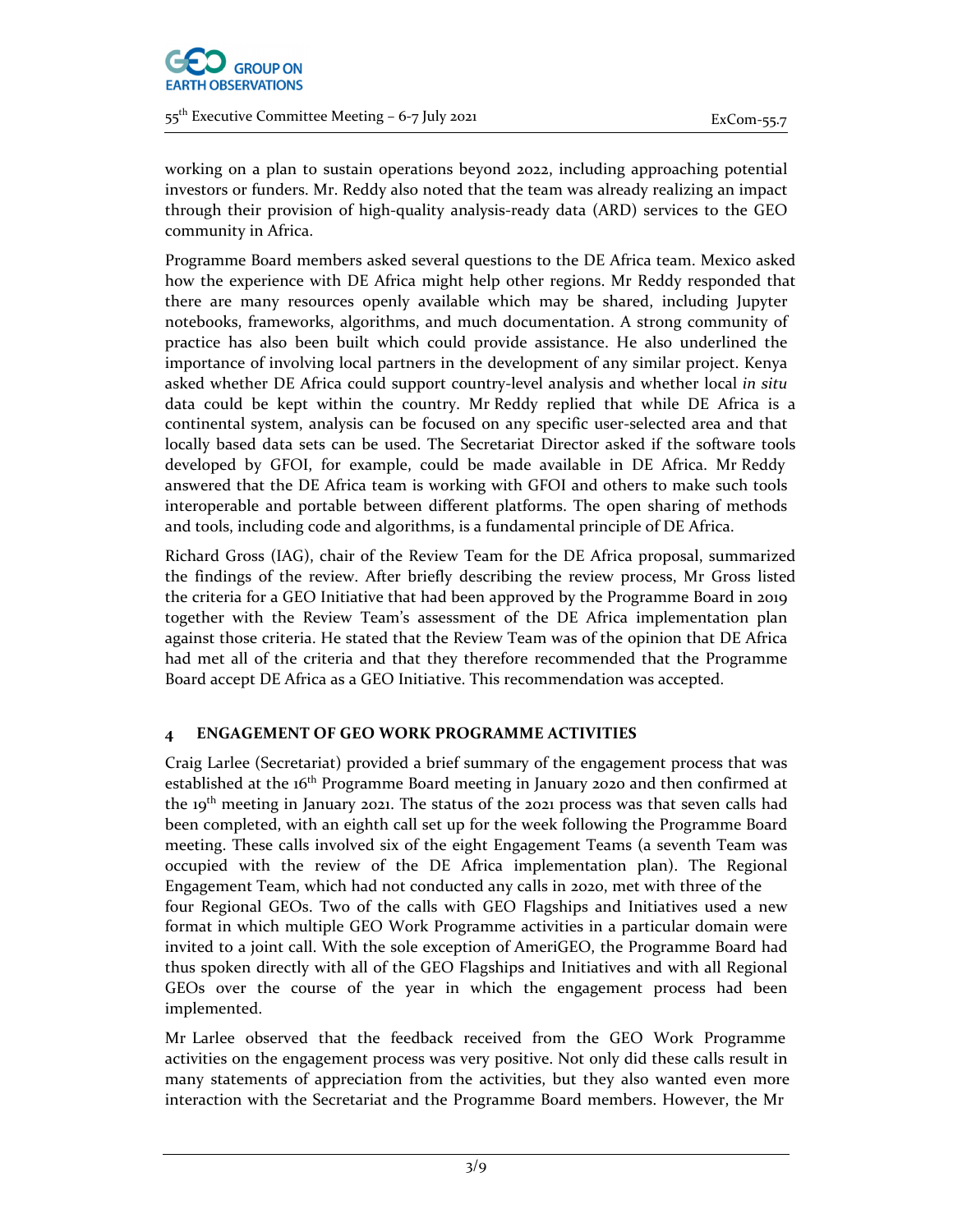

Larlee also noted that the calls were very time consuming to schedule and that the Engagement Teams had not had opportunity to meet separately to discuss what they had heard or to coordinate on actions to assist the activities. More critically, the preparation for the launch of the development of the 2023-2025 GEO Work Programme would need to begin following the GEO Symposium and that this would limit the Secretariat's ability to support the engagement process after the summer.

Programme Board members voiced strong support for continuing the engagement team process in 2023, once the 2023‐2025 GEO Work Programme was in place. Several additional suggestions were proposed, including allowing time for the Engagement Teams to discuss actions after the end of the calls, sharing reporting duties to reduce the demand on the Secretariat, and to ensure information from the calls is shared with the full Programme Board.

# **5 GEO KNOWLEDGE HUB**

Douglas Cripe (Secretariat) summarized the GEO Knowledge Hub (GKH) document on behalf of the GKH team, explaining that it was destined for the Executive Committee and that the Secretariat was seeking the endorsement from the Programme Board to complete the development process, which was expected to be completed by the end of 2021. He stated that changes had already been implemented to the data search and data submission modules and that webinars had been held with GEO community members to build understanding of the GKH and how it could assist them. Mr Cripe also noted that the development had been delayed somewhat due to the impact of COVID‐19 on the development of the InvenioRDM software on which the GKH is based. Paola De Salvo then provided a live demonstration of some of the functionalities and resources available in the GKH at the time. Mr Cripe resumed his presentation and highlighted certain elements from the document, notably testimonials from several GEO Work Programme activities and the planned roadmap for the project.

IEEE asked about the new features that would be available in the next version of InvenioRDM. The Secretariat responded that the key new feature in the next version would allow for community forums to ask questions and support interaction among users, noting that CERN is moving forward on development of this version and no significant delays were foreseen. The European Commission asked about the demand that the GKH would place on GEO Work Programme activities to document the resources in their knowledge practices, questioning whether the proposed approach was adequately scalable. The Secretariat stated that the demand was hard to quantify but appeared to be within the amount projected in the original implementation plan. It was also emphasized that the activities benefitted from this process and that their participation is voluntary. The European Commission also asked how the GKH would be integrated with the GEOSS Platform. The Secretariat suggested that this could be achieved in multiple ways, perhaps through links from GKH to the Platform for users who wished to search for data and links in the Platform to the GKH for users who wished to find knowledge resources. Discussions were continuing within the GEOSS Infrastructure Development Task Team (GIDTT) on this question. ESIP asked why the GKH should include resources that are not open to all users, whether usability testing of both the user and knowledge provider interfaces was undertaken, and how updates to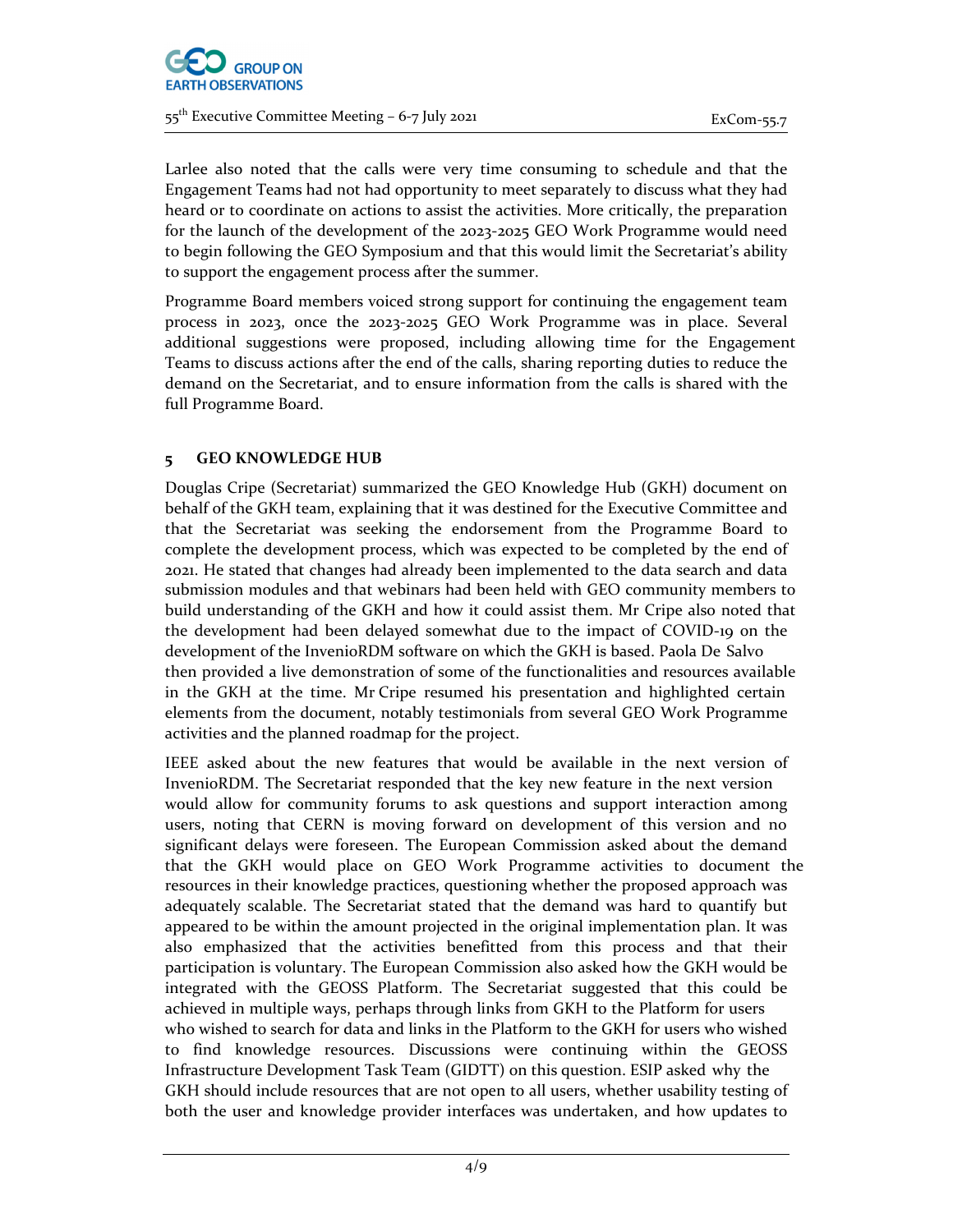

the knowledge packages would be made. The Secretariat answered that the default approach is that all resources would be open to everyone. Ongoing curation of the knowledge packages would be the responsibility of the knowledge providers and the Secretariat was working with them to develop an appropriate schedule. Regarding usability testing, this had not been done to this point as the initial development was only just completed.

The Programme Board endorsed the continued development of the GKH toward operational status, subject to Executive Committee approval of the allocation of Secretariat resources for this purpose. The Programme Board also advised that the GKH document for the July Executive Committee meeting take into account the comments and questions raised by Programme Board members. In addition, the Secretariat was asked to prepare a plan for usability testing and collection of metrics related to usage and user satisfaction with the GKH, for presentation to the Programme Board at its  $21<sup>st</sup>$ meeting.

# **6 GEOSS PLATFORM**

Ivan DeLoatch (United States), co-chair of the GIDTT, introduced the item, noting that GEOSS has evolved over time, incorporated new technologies, and demonstrated usage. He acknowledged that additional work is needed and that users need to be the focal point for these efforts. Paolo Mazzetti (Italy) summarized the document, emphasizing the growth over time in the numbers of data providers, brokered resources, user sessions on the GEOSS Portal, and machine‐to‐machine requests. Mr Mazzetti then described various enhancements to the GEOSS Platform, including GEOSS Widgets, Mirrors, and Views among other functionalities intended to support users and user communities. Some information on users of the Platform was provided, notably types of users based on geolocation and owner of the IP addresses where searches were originated and the most frequently searched keywords. Mr Mazzetti concluded with a series of recommendations regarding the continuity of the GEOSS Platform and support from the Secretariat on various activities related to engagement with the GEO community.

OGC observed that the tool in the GEOSS Platform for accessing data on usage was not working well, emphasizing that such information was critical for understanding what was and was not working. Mr Mazzetti responded that the Platform team was interested in feedback from the Programme Board on which statistics would be most relevant, though he also noted that funding for the development of usage statistics had now ended. France asked whether an analysis had been conducted on the extent to which search requests had resulted in useful results. Mr Mazzetti replied that the numbers presented were raw data and that further processing would be required to provide information relevant to the question. The United States asked why Secretariat resources were required for the data provider registration process, to which Mr Mazzetti stated that the Secretariat provided an important liaison with data providers.

The Programme Board requested that the GEOSS Platform team prepare, in consultation with the GIDTT and other stakeholders, a list of proposed metrics of usage of the GEOSS Platform, including of the extent to which GEOSS Portal searches yield useful results and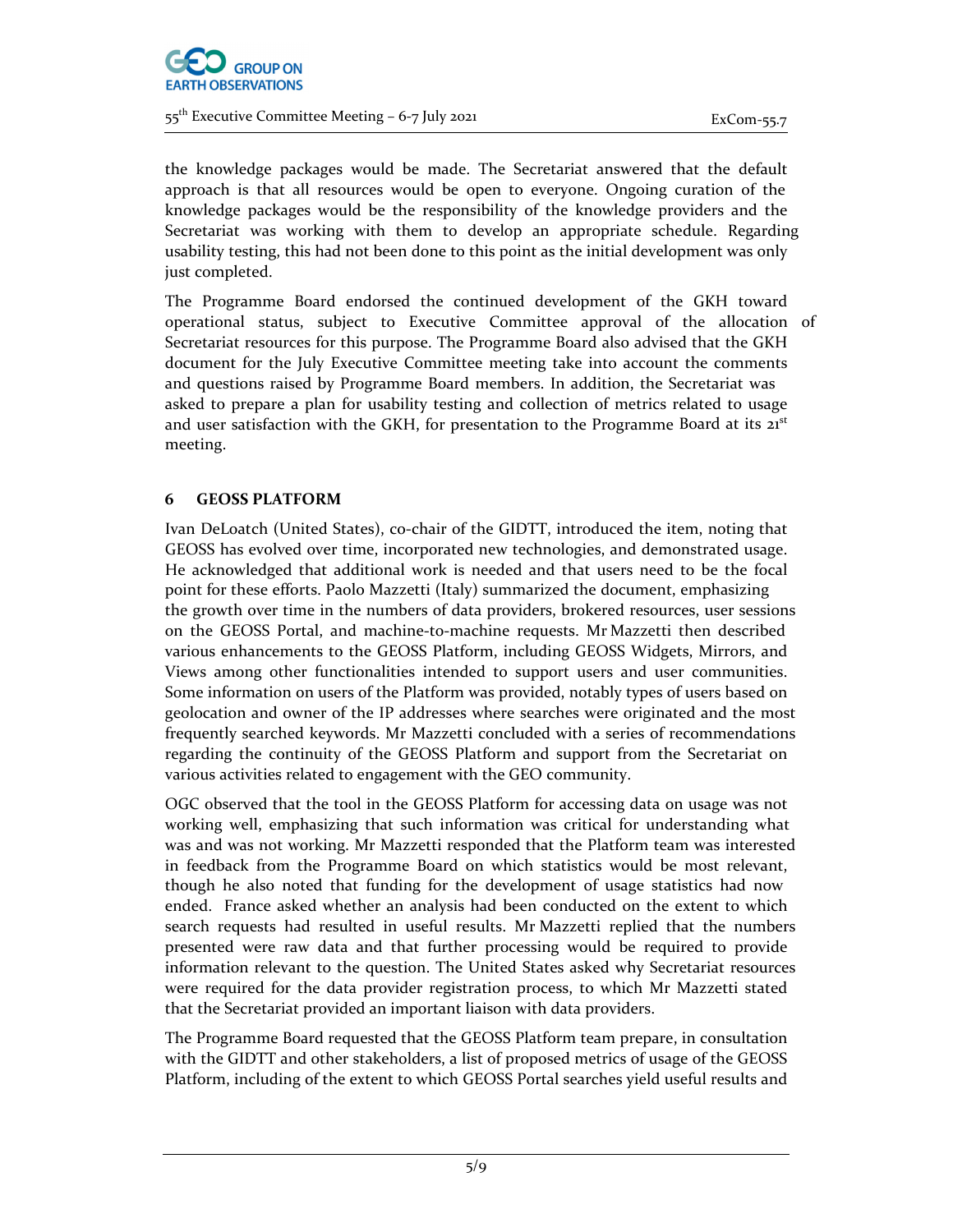

measures of user satisfaction. This report is expected for the 21st Programme Board meeting.

## **7 GEOSS INFRASTRUCTURE EVOLUTION**

Stefano Nativi (European Commission), GIDTT co-chair, presented the report on behalf of the GIDTT. He began with a brief history of the development of the GEOSS Platform before describing some of the current challenges and opportunities arising from the changing technological and policy landscape. These include shifts toward online knowledge generation using cloud computing, increasing use of commercial cloud service providers, the expectations for integrating the Platform with the GKH, and the evolving role of the Regional GEOs. Mr Nativi stated that over the past few years GEOSS is becoming a "digital ecosystem", composed of multiple autonomous systems, platforms, and cloud infrastructures. The choice before GEO then is whether the evolution from the GEOSS Platform to a digital ecosystem should be governed. This governance would require development of policy, administrative, and interoperability principles and rules, as well as control and communications instruments to apply these rules. The GIDTT recommended that a stepwise engineering approach for the advanced GEOSS Platform be adopted, starting with user and stakeholder needs collection, following which a highlevel architecture would be designed.

France observed that users were not much present in the document and asked for whom and for what purpose this direction was proposed. Australia stated that GEOSS governance needs to support GEO Work Programme activities and that care must be taken to not make the activities servants of the governance process. Mr Nativi responded that this would be determined in the "step‐wise approach with users". South Africa asked what the GIDTT heard from Regional GEOs and about the relevance of cloud providers. Mr Nativi replied that GEO was being pushed by private cloud service providers and that it was time to talk about GEO community interests according to a set of principles and policies. The United States noted that the GEOSS Platform and the GKH are proceeding on different tracks and on different time scales; there does not appear to be a holistic view of what is required. Mr Nativi said that the digital ecosystem concept can accommodate multiple components which could remain separate, or which could be combined. The diagram in the document was a starting point for a discussion.

The Programme Board took note of Objective 2.1 of the 2021 Lead Co‐Chair Goals and Objectives regarding integration of the GKH and Regional GEO platforms with the GEOSS infrastructure, in particular the indicator of the development of an infrastructure evolution roadmap. The Board also observed that planning for GEOSS infrastructure evolution was still at an early stage, lacking clear definition of intended users and uses, and that there appeared not to be an agreed concept for integration of the GEOSS Platform and the GKH. The Programme Board emphasized that any future governance structure for GEOSS should be enabling and supportive of GWP activities. As an action for the 21st Programme Board meeting, the Board requested that the GIDTT prepare a document describing the proposed concept for the next phase of the GEOSS infrastructure, including a timeline and resource estimate for its implementation.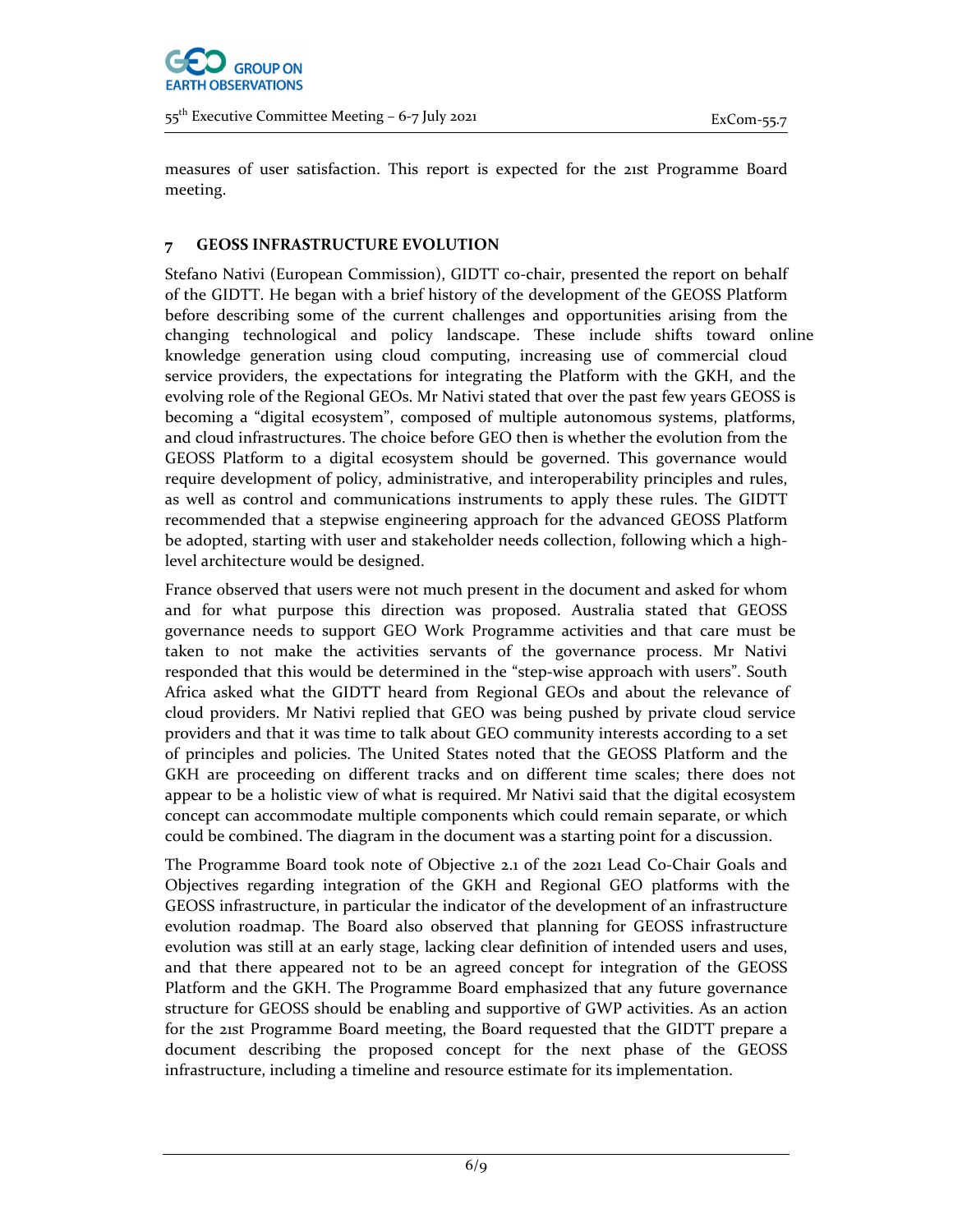

## **8 FOUNDATIONAL TASK WORKING GROUPS**

### 8.1 **Data Working Group**

Anastasia Wahome (RCMRD), Data Working Group co‐chair, provided a progress update on behalf of the Data Working Group and its three subgroups. The Data Ethics, Law and Policy Subgroup has two main activities: one to analyse the main legal, privacy and ethical issues for the GEO community when using cloud computing platforms; the other on legal interoperability of shared data. The Data Sharing and Data Management Principles Subgroup is reviewing the status of implementing the GEOSS Data Sharing Principles and Data Management Principles, determining how the uptake of these may be furthered, as well as assessing possible revisions to the principles in the context of Open Science and other sets of data principles such as FAIR, TRUST, and CARE. The In‐ situ Data Subgroup is planning to analyse the *in situ* data landscape within GEO, promote a more coordinated approach to *in situ* data management, and highlight the benefits of integrated use of *in situ* data and satellite data. In addition, the Data Working Group is collaborating with the GEOSS Platform Operations Team on an analysis of data requirements of GEO Flagships and Initiatives and the extent to which their output data are registered in the GEOSS Platform. Ms Wahome also briefly described the comments that were provided by the Data Working Group on the draft GEO Statement on Open Science, as was requested by the Executive Committee. These comments were relatively minor and are expected to strengthen and provide greater clarity to the Statement.

OGC commented that the questions being used in the GEOSS Platform Operations Team study were oriented toward data providers and should be more user oriented. Ecuador asked whether it was possible to map where data sharing barriers were greater, to which Ms Wahome said she would raise this point with the Working Group. The Secretariat Director observed that the issues being addressed by the Data Ethics Subgroup reflected the interest of developed countries rather than those of developing countries. Ms Wahome responded that the geographic representation on the Data Working Group was uneven, with more participation from developed countries; the Working Group was interested in ideas for how this could be addressed.

The Programme Board noted the challenges with regional imbalance in the Data Working Group and its subgroups. The Board also recommended that the Data Working Group consider addressing identification of data gaps and barriers to data sharing, that the planned survey of GEO Flagships and Initiatives take more of a user focus, and that the Data Working Group consult with Regional GEOs regarding their perspectives on its work including, but not limited to, barriers to data sharing, *in situ* data, data ethics, and data democracy.

# 8.2 **Climate Change, Disaster Risk Reduction, and Capacity Development Working Groups**

David Borges, co‐chair of the Disaster Risk Reduction Working Group, presented the item on behalf of the three Working Groups. The topic of the presentation dealt with a joint consultation process with GEO Work Programme activities. This process is intended to address multiple expectations in the terms of reference of each of the Working Groups. By working collaboratively, the three Working Groups expect to reduce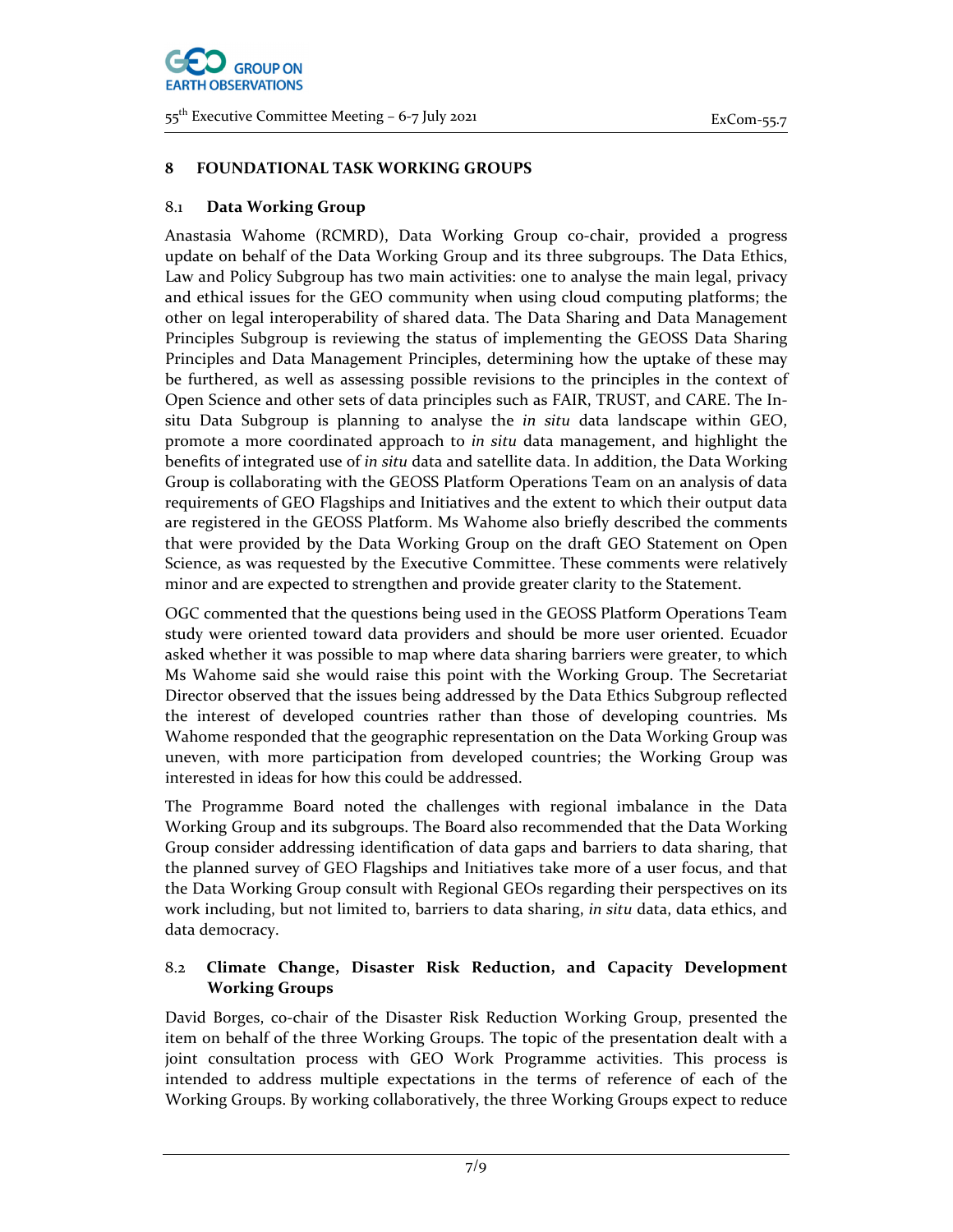

the burden on the GEO Work Programme activities and to improve the consistency of the data. A set of questions was developed by a cross‐Working Group team, whose members will enter the initial data based on existing documentation provided by the Work Programme activities, principally their implementation plans. The team members will then consult with the Work Programme activity leads to validate the data. The plan is to complete the process by the end of August so that the information may be presented in an interactive dashboard at the GEO Climate Workshop in September.

The Programme Board was supportive of the mapping exercise and looked forward to seeing the results.

## **9 PROGRAMME BOARD SUBGROUPS**

## 9.1 **Awards Subgroup**

Yana Gevorgyan, Chair of the session, introduced the item in the absence of a prepared document or presentation from the Subgroup. At its 19<sup>th</sup> meeting, the Programme Board had discussed whether changes were required to the "institutional check" on the proposed award recipients, as was proposed by some Programme Board members to address a perceived regional imbalance in the award recipients. This proposal did not meet with consensus, as some members said that the proposed check did not address the underlying cause of the imbalance, which is the dearth of nominations from some regions. Their proposal was to add a second award category – a group award, which may be more acceptable than individual recognition in some regions. The issue was raised again at the  $54<sup>th</sup>$  Executive Committee meeting, resulting in a request that the Programme Board reconsider the institutional check. Due to multiple factors, including a possible loss of morale among Subgroup members in response to the criticism, the Awards Subgroup was not convened in 2021 prior to the  $20<sup>th</sup>$  Programme Board meeting. The Chair then posed the question to the Programme Board whether they wanted to recommit to the awards process and, if the answer was positive, whether members were willing to participate in the Subgroup to make it happen. It was noted that the creation of new award categories would entail a larger workload for the Subgroup.

The Programme Board agreed to proceed with the individual awards in 2021 and several members indicated their interest in participating in the Subgroup. The Board also recommended that the Awards Subgroup involve the Equality, Diversity and Inclusion Subgroup and the Regional GEOs to help increase the number and diversity of nominations.

## 9.2 **2021 GEO Symposium Subgroup**

Wenbo Chu (Secretariat) presented an update on Symposium planning on behalf of the Symposium Subgroup, which is led by Jan Ramboer (European Commission) and Kathy Fontaine (ESIP) with participation from China, Ghana, South Africa, United States, CEOS, CODATA/WDS, MRI and the Secretariat. Ms Chu began by reminding Programme Board members that the feedback from the GEO community to the 2020 Symposium suggested that the sessions should be of shorter duration, with shorter presentations, more time should be available for discussion and more opportunities for speaking, include the possibility of direction interaction with speakers, use different